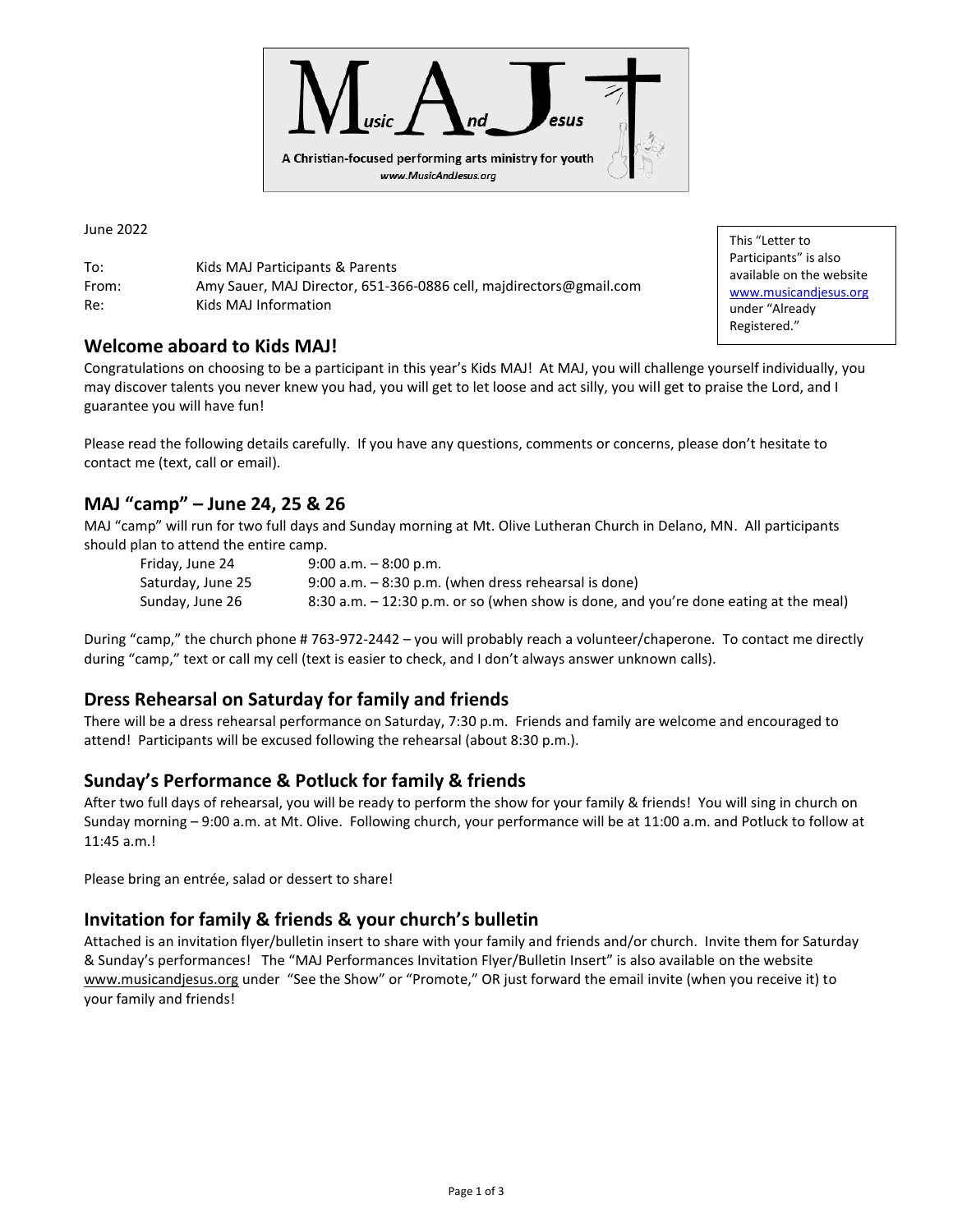## **Food**

You should bring your own bag lunch for both Friday and Saturday. Please also bring two healthy snacks to share for each of the mornings and each of the afternoons (i.e. bag of oranges, bag of apples, bag of grapes, a watermelon, bag of string cheese or a block of cheese, a summer sausage, box of crackers, etc.). Suppers on Friday and Saturday will be provided. You should also bring your own (labeled) water bottle each day (a drinking fountain is available) and any other additional beverages. But please don't bring pop!

## **Theme**

This year's show is called, "Mission Possible." The participants are agents, part of the Impossible Mission Force and are given a mission, with clues. In the end, they conclude that Jesus already accomplished the mission, and as they go through life, they can trust in the Lord, ask according to His will, and be confident that there is nothing impossible with our God.

## **Costumes**

You should bring your entire costume to the first day of MAJ (Friday). Some volunteers and I will take a look at your costumes on Friday and help decide on your final costume pieces.

- Make sure to label (i.e. with masking tape) all items you bring!
- Costumes should look like agents in suits, "men in black," etc.
- *Please bring extras of costume pieces to share if you are able.*
- Bottoms: Black pants (for boys or girls), black shorts (for boys or girls) (no athletic shorts), black skirts (for girls) (not too short).
- Suit coats/sweaters: Black suit coats (for boys or girls), black cardigans (for girls), black sweater vests (for boys or girls)
- Tops for underneath black coat or sweater: white button down shirts (for boys or girls), white shirts (for boys or girls)
- Sunglasses (for everyone): Aviator-style sunglasses or black sunglasses
- Ties (if wearing a button-down shirt): A colorful bowtie or neck tie
- Knee-high socks (if wearing shorts or a skirt): Colorful, funky knee-high socks
- Shoes (for everyone): Black shoes Can be tennis, dress shoes, flats, "character shoes," etc.
- Girls: Bloomers or spandex shorts for under skirts if you're wearing a skirt
- Hair Hair for boys and girls can be normal but well-groomed.
- Girls PLEASE BRING YOUR OWN bold-color lipstick (red, berry, etc.) to wear for the performance. (Blush will be provided.)

# **All Parents Needed as Volunteers – Link for an online volunteer signup service will be emailed to you soon**

MAJ is an all-volunteer-run program, so volunteers are needed to help make MAJ a success! All parents and other adults are asked/encouraged to volunteer in some way during MAJ weekend or sometime before. A list of volunteer needs, utilizing an online volunteer signup service will be available soon and emailed to you. If you have questions, you can contact Volunteer Coordinator Jennifer Arps a[t volunteerforMAJ@gmail.com](mailto:volunteerforMAJ@gmail.com) or 612-940-0483 cell. Thank you!